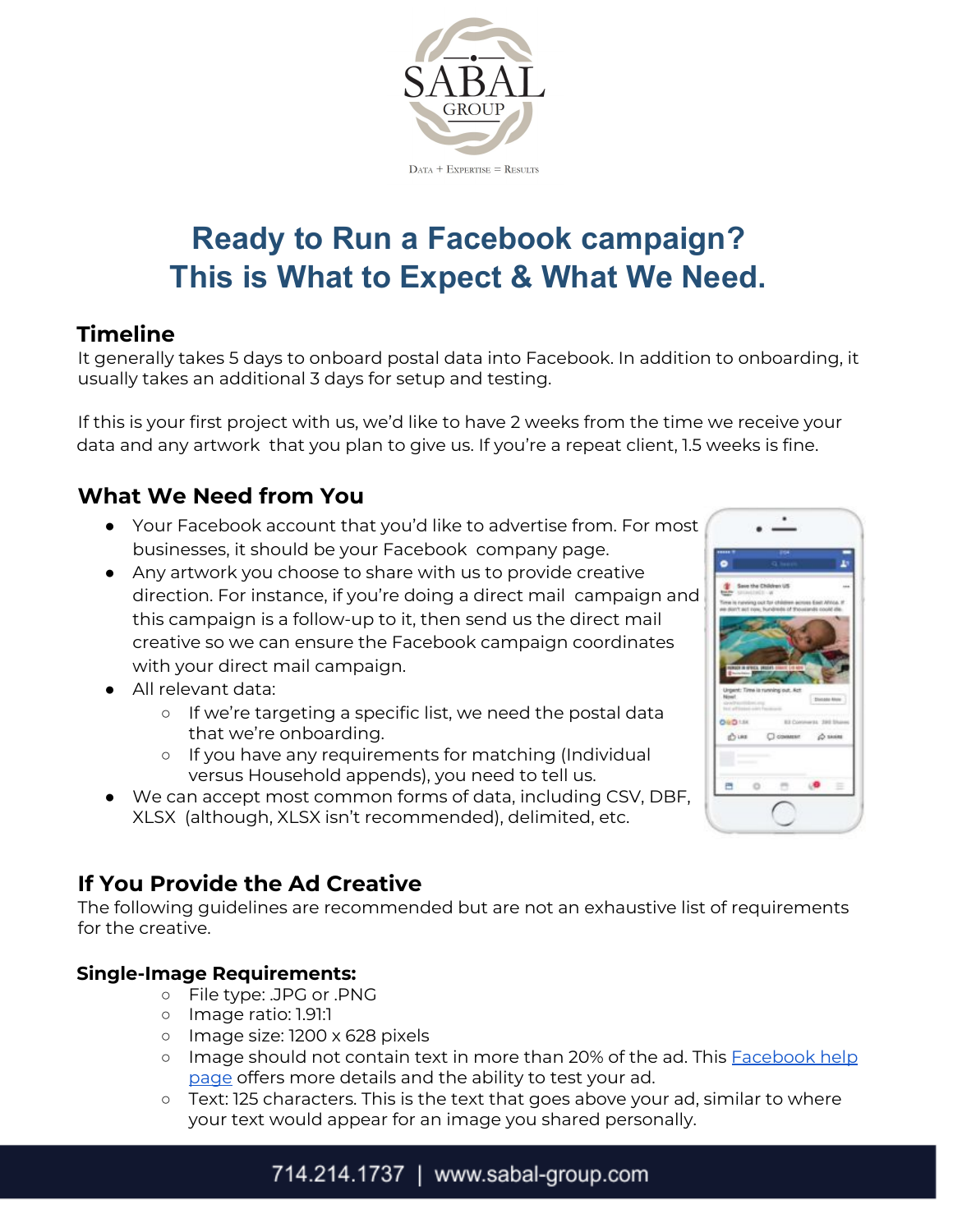

○ Headline: 25 characters. This is the headline that appears at the bottom of the image and is usually a call to action.

o You can mock up your ad and see how it will appear in someone's newsfeed by using this [Creative](https://www.facebook.com/ads/creativehub/home/create/link) Hub page on Facebook.

#### **Carousel Ad Requirements:**

- Minimum number of cards: 2
- Maximum number of cards: 10
- Image file type: .JPG or .PNG
- Video file type: [Supported](https://www.facebook.com/help/218673814818907?ref=ads_guide) file formats
- Video maximum file size: 4GB
- Video length: up to 240 minutes
- Image maximum file size: 30MB
- Recommended resolution: at least 1080 x 1080 pixels
- Recommended ratio: 1:1
- Text: 125 characters (this is the text that goes above your ad, similar to where your text would appear for an image you shared personally)
- Headline: 40 characters (this is the headline that appears at the bottom of the image and is usually a call to action.)
- Link Description: 20 characters
- You can learn more about text and ad [images](https://www.facebook.com/business/help/980593475366490?ref=ads_guide) on this page.
- You can mock up your ad and see how it will appear in someone's newsfeed by using this [Creative](https://www.facebook.com/ads/creativehub/home/create/carousel/) Hub page.
- For more creative options, please visit **[Facebook's](https://www.facebook.com/business/ads-guide) Ad Guide**.

### **If We Design the Ads**

- We usually include 2 rounds of revisions.
	- o Additional revisions are billed at \$130/hr.
- We design in PDF format first, then once you've approved the design, we'll move on to coding and setup.

# **Launching Facebook Ads on Your Behalf**

In order to advertise on your behalf, we must be "connected" to your Facebook page. This does not give us access to your page. It simply allows us to place ads for you and it communicates to Facebook that you are okay with this relationship.

The process begins with a notification from us. It will come usually from "Digital Media" but it may come from other platform names as well. We'll let you know which name to expect. Please follow these steps:

1. Go to your business' Facebook page.